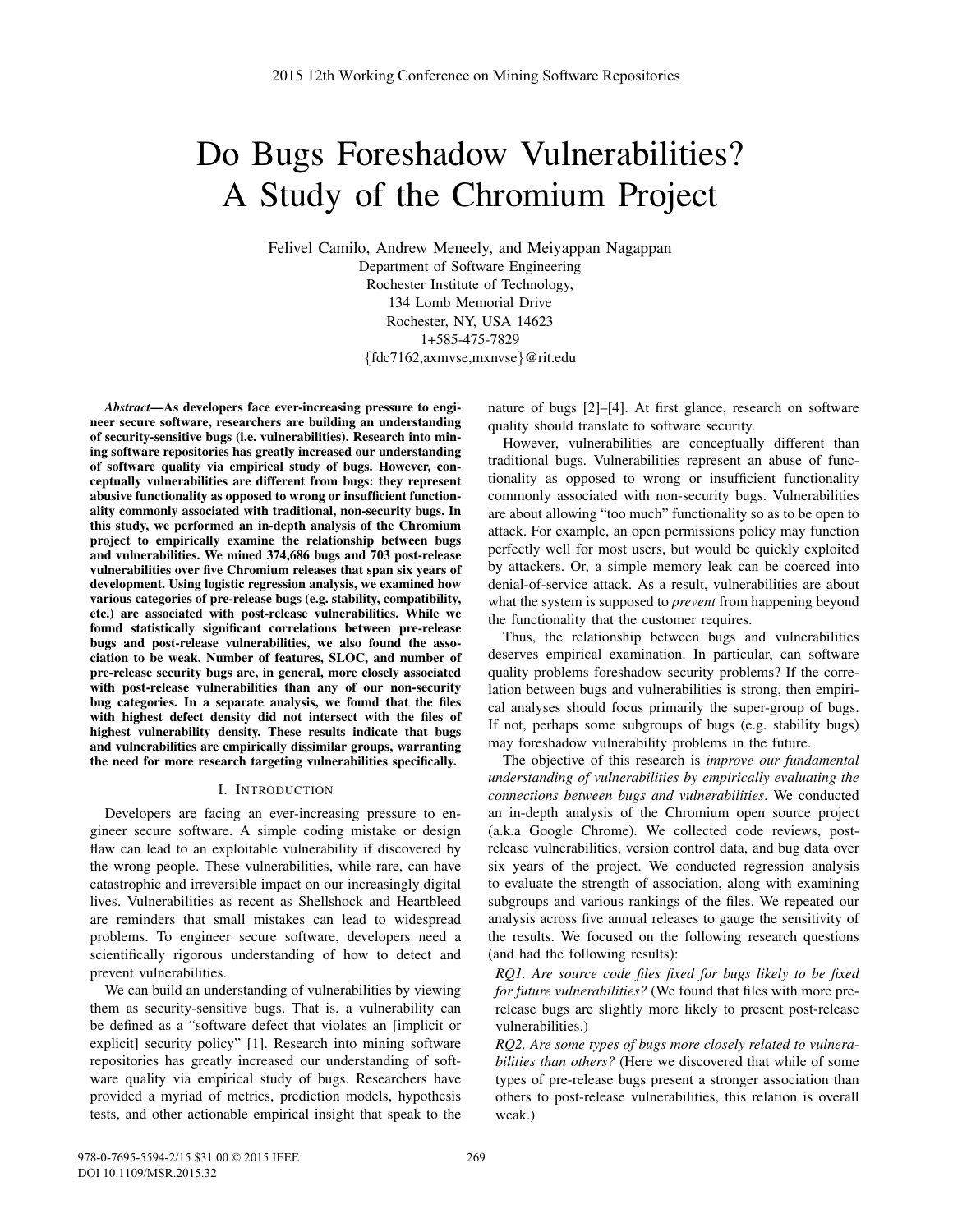*RQ3. Do the source code files with the most bugs also have the most vulnerabilities?* (We found that files with the top count of pre-release bugs have only some post-release vulnerabilities.)

The rest of the paper is organized as follows. Sections II and III cover the terminology and related work introducing the concepts to understand of the paper. Section IV we present our research questions. In Section V we introduce and explain the Chromium browser. Section VI explains our analysis methodology approach, answers the research questions and discusses the results. Section VII we discuss the threats to validity and we finally conclude in Section VIII with a brief summary.

## II. TERMINOLOGY

We use various technical and statistical terms with respect to processing and analyzing the data. We define these terms first ensuring that the essence of the paper can be understood by a broader audience.

#### *A. Data terms*

When we refer to a **release**, we are referring to a milestone in the software development life cycle for our case study project. Releases represent an snapshot of all source code files at a specific point in time. The project evolves from release to release through small changes called commits. The commits represent unique changes to the source code of the project, and are recorded by a version control system (e.g. Git). We also make the special distinction between non-security related software flaws (bugs), that manifest as the lack of expected functionality. Security related software flaws (vulnerabilities) manifest as violation of the system's security policies [1]. We categorize files of a release as vulnerable if they were fixed as a result of a vulnerability post-release, and other files are neutral (i.e. no vulnerabilities were known to be associated with them).

We also use the metric Source lines of code (SLOC) as a measurement of file size. In this study source comments or whitespace are not considered SLOC. SLOC forms part of a group called traditional software metrics [5] (Other metrics in this group are Code Churn and ciclomatic complexity).

#### *B. Statistics terms*

*Spearman correlation coefficient:* This is an statistical test for measuring the association between two or more variables. This metric has the ability to rank the strength of the correlation between variables. The following scale is used to measure and interpret the result values [6]:  $a) \pm 0.00$ 0.30 "Negligible" *b*)  $\pm$  0.30 - 0.50 "Low correlation" *c*)  $\pm$ 0.50 - 0.70 "Moderate correlation" *d*) ± 0.70 - 0.90 "High correlation"  $e$ ) and  $\pm$  0.90 - 1.00 "very High correlation".

*Mann-Whitney-Wilcoxon test (MWW):* This test evaluates the difference in values of two populations, and reveals if the two populations are statistically equal when compared against a null hypothesis. Previous software metrics studies [4], [7] have suggested this as suitable test for validating software metrics.

*Cohen's D Statistic:* The Cohen's D is an effect size measure that evaluates the strength of a phenomenon [8], [9]. While MWW measures statistical significance, it does not measures the strength of the association. In this study we make use of the Cohen's D to support the results of the MWW test and measure how closely related the vulnerable population is to neutral population. Cohen's D is defined as:

## $\delta = \frac{\text{mean}}{\text{standard}}$  deviation

The original paper measures in terms of non-overlap percentage, We use the inverse of that measure [10] in this paper , where a lower Cohen's D indicates that a larger overlap exists. The following scale was proposed originally by the authors [11] to interpret the results in terms of non-overlap: *a*) 0.20 "Small" *b*) 0.50 "Medium" *c*) or 0.80 "Large".

*Logistic Regression:* Logistic regression analysis predicts the possibility of a binary outcome based on a set of indicator variables. The goal of a logistic regression is to find the equation (combination of the right indicator variables) that best predicts the probability of a true or false outcome [2], [12].

*Akaike information criterion (AIC):* This is a measure of relative model fitness calculated on generalized models. This metric can be used to rate a group of models and find the best one among them. By itself the AIC is not a measure of how fitted the model is, but instead it is relative rank, suitable for comparing with other models that were trained using the same data set. A lower the AIC value, means a better fit model [2], [13], [14].

*Percent of deviance explained*  $(D^2)$ : This measure indicates how well the data fits a statistical model. D-squared is the equivalent measure of R-squared for linear models [2], [15], except that this metric is employed to evaluate the amount of deviance that the model accounts for. This measure can also be used to evaluate the goodness of fit of a group of generalized linear models. A higher  $D^2$  means a better fit model.

*Precision and recall:* When we use logistic regression to predict the outcome of a binary variable, the model can make two types of mistakes: False Positives  $(FP)$  and False Negatives  $(FN)$ . False positives are when the model identified neutral file as vulnerable, and false negatives are when the model identifies a vulnerable file as neutral. The relevant values are defined as True Positives  $(TP)$  and True Negatives  $(FN)$ , when the model accurately identifies a vulnerable or neutral file.

Precision is defined as the fraction of all the predictions that are relevant, that is  $precision = \frac{TP}{(TP + FP)}$ . Recall is defined as the fraction of all relevant instances that are retrieved, that is  $recall = \frac{TP}{(TP + FN)}$ . To serve as example and to explain the application of this metric in our study we present the following scenario: Imagine a data set of 50 files, from which 30 files are known to be "vulnerable". Then we use a model to retrieve 30 files, if the model is able to identify 10 vulnerable files correctly but misidentifies on 20 files, here  $precision = \frac{10}{20}$ and  $recall = \frac{10}{30}$ .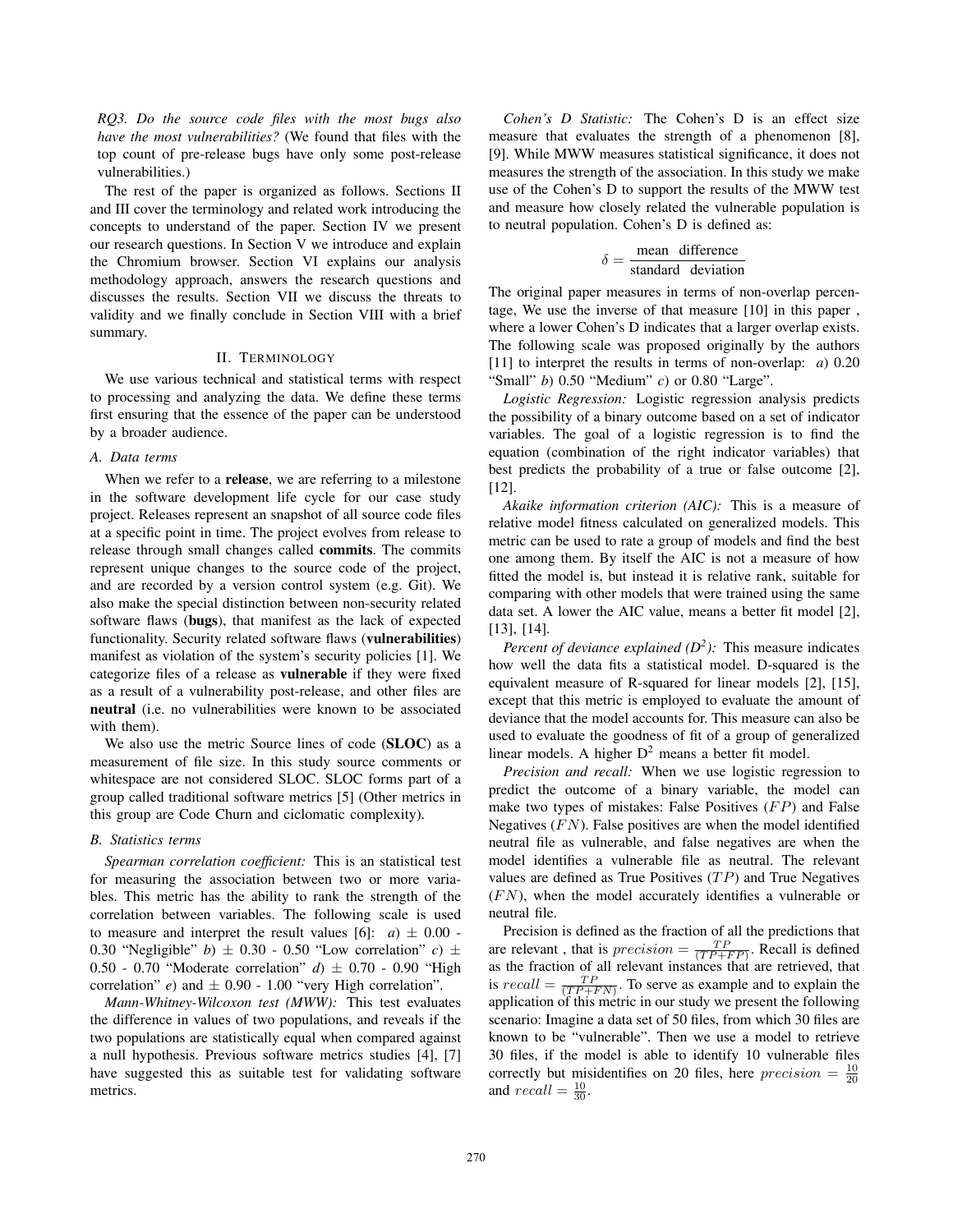*F-measure:* This is a metric that can be interpreted the as a weighted average of precision and recall. It is considered a more complete metric that using only precision and recall [16] because it takes into account both values. The F-measure is defined as:

$$
F_1 = 2 \cdot \frac{\text{precision} \cdot \text{recall}}{\text{precision} + \text{recall}}
$$

*Area Under the ROC Curve (AUC):* Receiver operating characteristic curves can be used to graphically represent the performance of a logistic model by plotting the precision and recall. The area under the ROC curve measures the ability of the model to correctly classify the binary outcome. To understand this concept, consider the following example: We have separated the files in vulnerable and neutral; after that we randomly select two files one from the vulnerable group and one from the neutral group and then use a model to predict the outcome (Vulnerable or Neutral); the AUC represents the percentage of observations in which the model will be able to discriminate correctly between two files.

#### III. RELATED WORK

Other researchers have studied the relationship between bugs and vulnerabilities, and this work extends those questions with further analysis and a larger data set. Gegick, M. et al. [3], [17] studied the prediction of attack prone components, by identifying and ranking components that are more likely to present vulnerabilities. These rankings were proposed to prioritize the security risk management efforts. In their study they used automated static analysis tools to calculate different metrics and show how these metrics relate with a higher vulnerability risk. This study directly relates with our research, as it tries to evaluate vulnerability-proneness in files based on non-security factors (i.e. code churn, SLOC, and previous manual inspections), we go a step further by taking account multiple releases as factor.

In a prior study by Meneely, A. et al. [4], the authors evaluated code review effectiveness and the Linus laws applying in terms of vulnerabilities. Investigating if "many eyes make all the bugs shallow", also apply to vulnerabilities. The results from this previous study show that contrasted with traditional bugs, vulnerabilities are still missed by many reviewers, indicating an intrinsic difference in the two groups, that we aim to clarify. We have expanded the data set from this previous study and have included four additional releases, introduced the bug report data and recollected the commit logs, code reviews and vulnerability entries.

Studies have shown the potential use of logistic regression analysis as a way to predict future software flaws, based on traditional software metrics [5] and defects. A previous study by T.-H Chen et al. [2] shows the use of logistic regression analysis using various static and historical defects metrics to explain future software defects. This study takes into account the defect history of each topic and evaluate the probability of future defects. We borrow the historical analysis from their approach by apply it to the evaluation of future vulnerability. Also Shihab et al. [18] evaluated different software metrics in look for patterns that lead to high impact defects. These defects break the functionality of production software systems and cause a negative impact on customer satisfaction. This study also makes use of logistic regression as the means of predicting a binary outcome. Their findings indicate that while logistic regression analysis can be used to predict high impact defects, there is a need of further development to bring these predictions techniques closer to an industry adoption.

Other studies have evaluated the occurrence security-related bugs through the analysis of source control repositories and static analysis tools. Mitropoulos, D. et al. [19] studied the relation of software bugs compared to other bugs categories, using maven repositories. Their results indicate security bugs do not have a recognizable pattern in the projects they studied, and encourage the further investigation on this topic. Mitropoulos, D. et al. [20] also studied the evolution of security related bugs by tracking down their introduction. Their results show that the number of security-related software bugs increases as the system evolves and it is influenced by external software dependencies. These two studies use static analysis tools to identify bugs, in contrast We use data from a bug tracking system and bug labels, eliminating bias introduced by the tool.

A recent study by Tantithamthavorn, C. et al. [21] evaluates the impact of mislabeling in the interpretation and performance of prediction models. Their results show that bug labeling mechanisms are a reliable source of bug classification and model training. Their findings increase the relevance of our research as we make use of Google Code labels to classify the pre-release bugs.

#### IV. RESEARCH QUESTIONS

We approach our analysis by first conducting an overall analysis with a single variable, then we conducted our analysis by using the categorizations provided by the Chromium project. Finally, we examined how vulnerabilities are spread across files when ranked by defect density. Thus, our three research questions are:

- RQ1. Are source code files fixed for bugs likely to be fixed for future vulnerabilities?
- RQ2. Are some types of bugs more closely related to vulnerabilities than others?
- RQ3. Do the source code files with the most bugs also have the most vulnerabilities?

### V. DATA: THE CHROMIUM PROJECT

The Chromium Browser is the open source project behind Googles Chrome Browser. The Chromium project is a large project consisting of more than 4 million Source Lines of Code (SLOC). We selected this project because its high visibility and popularity in the open source developer community and more significantly because it offers different analysis opportunities and perspectives that can be explored using software repository mining techniques [22]. Our in-depth analysis to produce this data involved analyzing code reviews, investigating vulnerability claims, and maintaining traceability between the artifacts.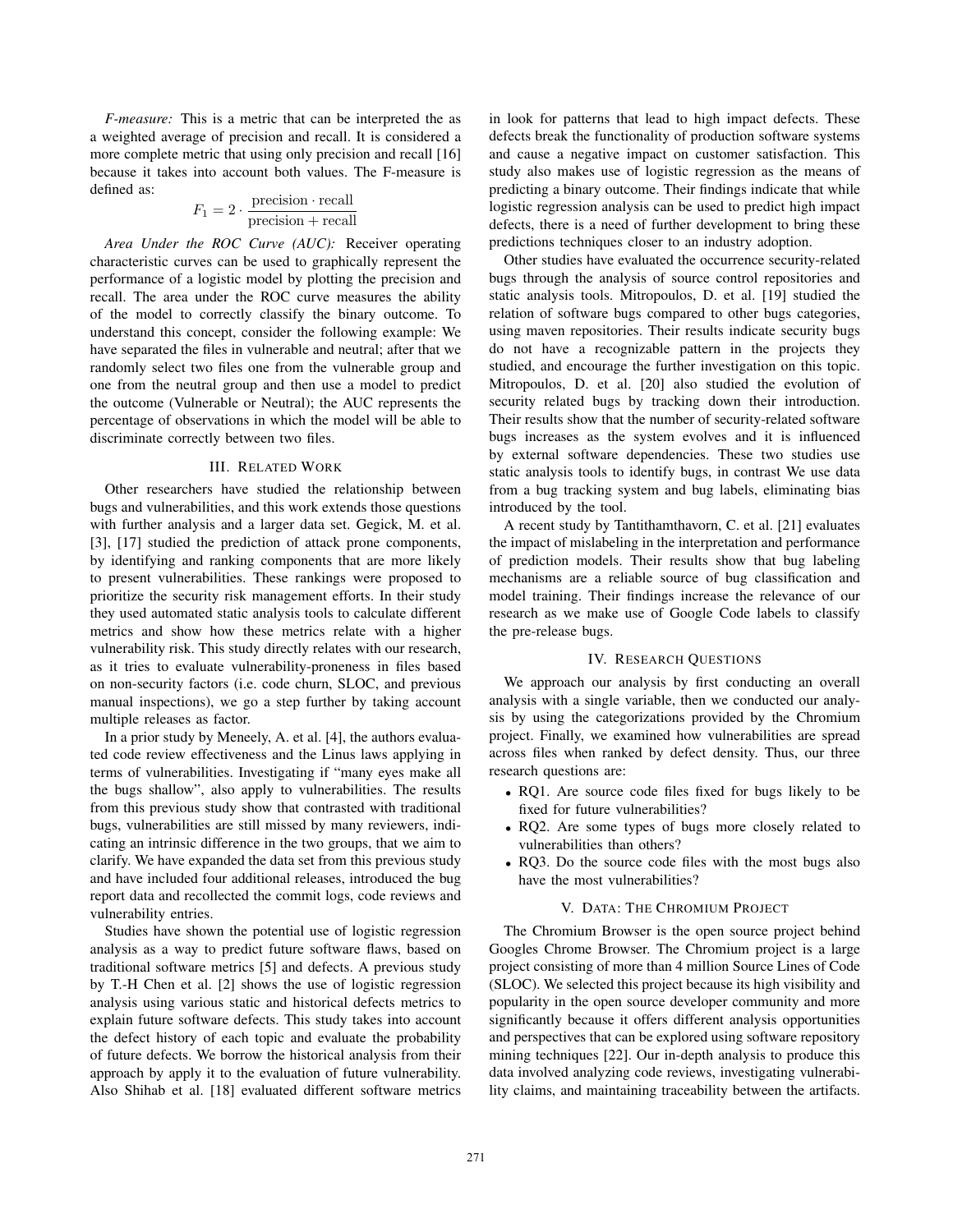## *A. Chromium Vulnerabilities (NVD, Public Disclosures)*

The Chromium team regularly acknowledges vulnerabilities that have been fixed in each new release. These postrelease vulnerabilities are recorded in the National Vulnerability Database (NVD) and given a Common Vulnerabilities and Exposures (CVE) identifier. However, not every CVE entry is accurate. Thus, we conducted manual analysis of each vulnerability to ensure that it was acknowledged by Chromium, fixed, and the fix was released. These vulnerabilities are post-release vulnerabilities that are reported to the Chromium Team, and present potential threats users. In this study, we have traceability from 703 CVE entries to the code review and the commit that fixed the vulnerabilities.

A key part of mining the vulnerability data were tracing them to code reviews and git logs. We mined 242,635 Git [23] commits, spanning across six years of development of the Chromium project. These commits contain information about the source files that were change. Additionally the commits contain the ID of the bug report that this change contributes to fix and the ID of the code review that inspected the change before adding it to the main code base. This IDs are used to link the records in a relational database. The commit data is the central point of our data set, combining together the bugs and the vulnerabilities through code reviews.

#### *B. Chromium Bug Tracking System (Google Code)*

Chromium uses Google Code as bug tracking system [24], [25]. We have collected 374,686 bug entries with 5,825 different labels, and 3,801,444 bug comments. A bug entry does not necessarily mean an actual flaw in the system: system features, and other tasks are in this database as well. The Google Code labels function as a taxonomy system, and they allow the developers to label specific keywords to the bugs reports, including the "bug" label. The system then uses these labels to categorize, filter and search the bug repository. Special labels are used to attach additional critical information like priority (Pri), product category (Cr), operating system where the bug occurs (OS), possible milestone to release a fix (M-value) and type of bug. Additionally Google Code users can manually add arbitrary labels to the bug reports. To mitigate misspellings of labels, we manually inspected the label choices throughout the 5,825 labels that were used.

We aggregated these labels and examined how often they were used. Among the 5,825 labels, only a few were labeled consistently. For our RQ2 question about categories, we examined labels that were used over 1,000 times and identified categories that were not specific to Chromium (e.g. "stability" is specific to Chromium, but "Milestone18 Migration" is not).

#### *C. Processing By Releases*

To account for the evolution of the project, we separated the data into releases. Chromium utilizes a rapid release cycle, with a major release coming out approximately every two months. In prior work [26] we found that vulnerabilities on average have remained in the system for approximately two years prior to their fix. Using those results as a guide, a



Fig. 2. Conceptual diagram of data set

vulnerability fixed within one year of a release may have reasonably existed in the system for up to one year prior a release. Additionally, we conducted our analysis in time segments that are non-overlapping to avoid double counting and ultimately auto-correlation. Thus, we chose five major releases that were approximately one year apart: versions 5.0, 11.0, 19.0, 27.0, and 35.0.

Throughout this paper, we use the phrase "pre-release bugs". In the context of Chromium's rapid release cycles, this is not an entirely apt name. Many bugs are exposed to users by some major release since the product is constantly being release. In Chromium, we did not see any consistent labeling referring to pre-release vs. post-release bugs. Our concept of "prerelease bugs" comes from our own selection of five releases, not necessarily from bugs that were never part of production release.

We used this pre-release bug data and post-release vulnerability data so that no overlap exists between the groups. As shown in Figure 1, bugs between 5.0 and 11.0 are used exactly once: in the Release 11.0 analysis. The only overlap is in our analysis of pre-release "security bugs" and post-release vulnerabilities: these groups are not entirely the same as some vulnerabilities are not recorded in the bug-tracking system and some security-labeled bug entries were never part of a release to users.

The Git repository contained specific release information via the tag feature. We performed a manual investigation for each specific release dates to corroborate the dates, comparing the actual release of the product to the public and the date of the final version commit.

#### *D. Computing Metrics*

We used Ruby and the Ruby on Rails ActiveRecord libraries to parse, model, verify and query the data. We used R to conduct our analysis. We made use of a nightly build process to integrate and verify long running queries. The conceptual data diagram can be found in Figure 2.

We set up a process to calculate different file-level metrics in a release per release basis. We present the file-level metrics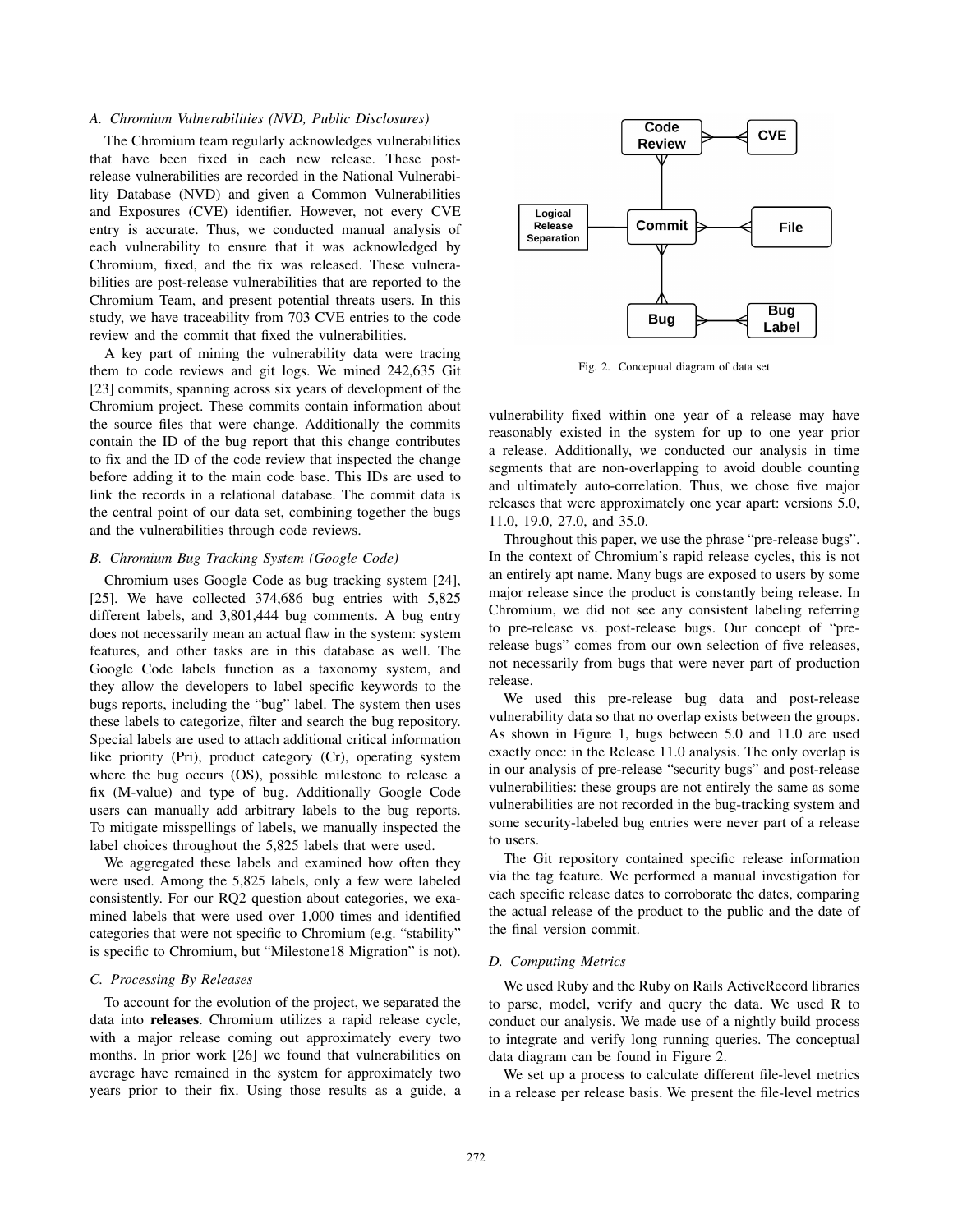

Fig. 1. Release time line explaining bug and vulnerability selection criteria. For Release 11: the population of possible pre-release bugs is equal to the bugs reports opened in (roughly) 2010. The population of possible post-release vulnerabilities is equal to the vulnerabilities reported in the next year.

TABLE I SELECTED RELEASES BEFORE AND POST PROCESS. NUMBER OF FILES (VULNERABILITY PERCENTAGE)

| <b>Release</b> | Date     | <b>Pre-Process</b> | <b>Post-Process</b> |
|----------------|----------|--------------------|---------------------|
| Chromium 5.0   | Jan 2010 | 9,142(2.55%)       | 2,276 (11.08%)      |
| Chromium 11.0  | Jan 2011 | 17,005 (3.35%)     | 4,760 (12.80%)      |
| Chromium 19.0  | Feb 2012 | 21,818 (1.40%)     | $6,826$ $(4.61\%)$  |
| Chromium 27.0  | Feb 2013 | 30,087 (0.98%)     | 8,451 (3.58%)       |
| Chromium 35.0  | Feb 2014 | 35,871 (0.28%)     | 8,125 (1.23%)       |
|                |          |                    |                     |

in Table II. For each file we count the number of pre-release bugs and the number of post-release vulnerabilities reported in a one year. We only use source code files, which are primarily C/C++ file extensions.

To measure the pre-release bug count we evaluated if the specific file was modified in a commit that linked to a bug report, if a match is found we add one to the bug count. Only bug reports opened from a year prior to the specific release date are taken into account. Additionally in this step we make use of the Chromium bug labels to categorize the bug count in different types of bugs. We created 7 bug categories based on the 7 most vulnerability relevant labels. These 7 labels were selected from the top most used labels.

To measure the post-release vulnerabilities we evaluated if the specific file was modified in a commit that linked to a code review that fixed a vulnerability. In comparison to the criteria for bugs this is a forward search, only selecting the vulnerabilities that were reported from the release date to a year after the release date, this information is selected as num-post-release-vulnerabilities. The boolean becomesvulnerable is set to true if any vulnerabilities are found in that future date range.

A graphical representation of both selection processes can be found in Figure 1.

Finally, we removed files that were never fixed for any bugs nor vulnerabilities. Since no quality nor security data data exist for these files, no inference can be made about their quality or security. Table I shows the a summary of the state of the releases.

#### VI. ANALYSIS APPROACH & RESULTS

We began an in-depth exploratory statistical analysis using the metrics calculated at the file level. We used the pre-release bugs as independent variables and future vulnerabilities as dependent variable. In this section we explain in detail the analysis methodology and show the experimental results.

Our first goal was to evaluate the quality of our independent variables. The validity of our future results depends on our ability to distinguish between these the pre-release bug types. Thus, having two or more variables with heavy correlation will increase the comparison difficulty of the next analysis steps.

We applied the Spearman correlation coefficient analysis on our 7 pre-release bug variables looking to remove variables that present high co-linearity. The results from the Spearman correlation coefficient indicate that the pre-release bug variables show a negligible to low correlation with each other. In Table III we present the maximum Spearman correlation coefficient of each variable when we run the test against all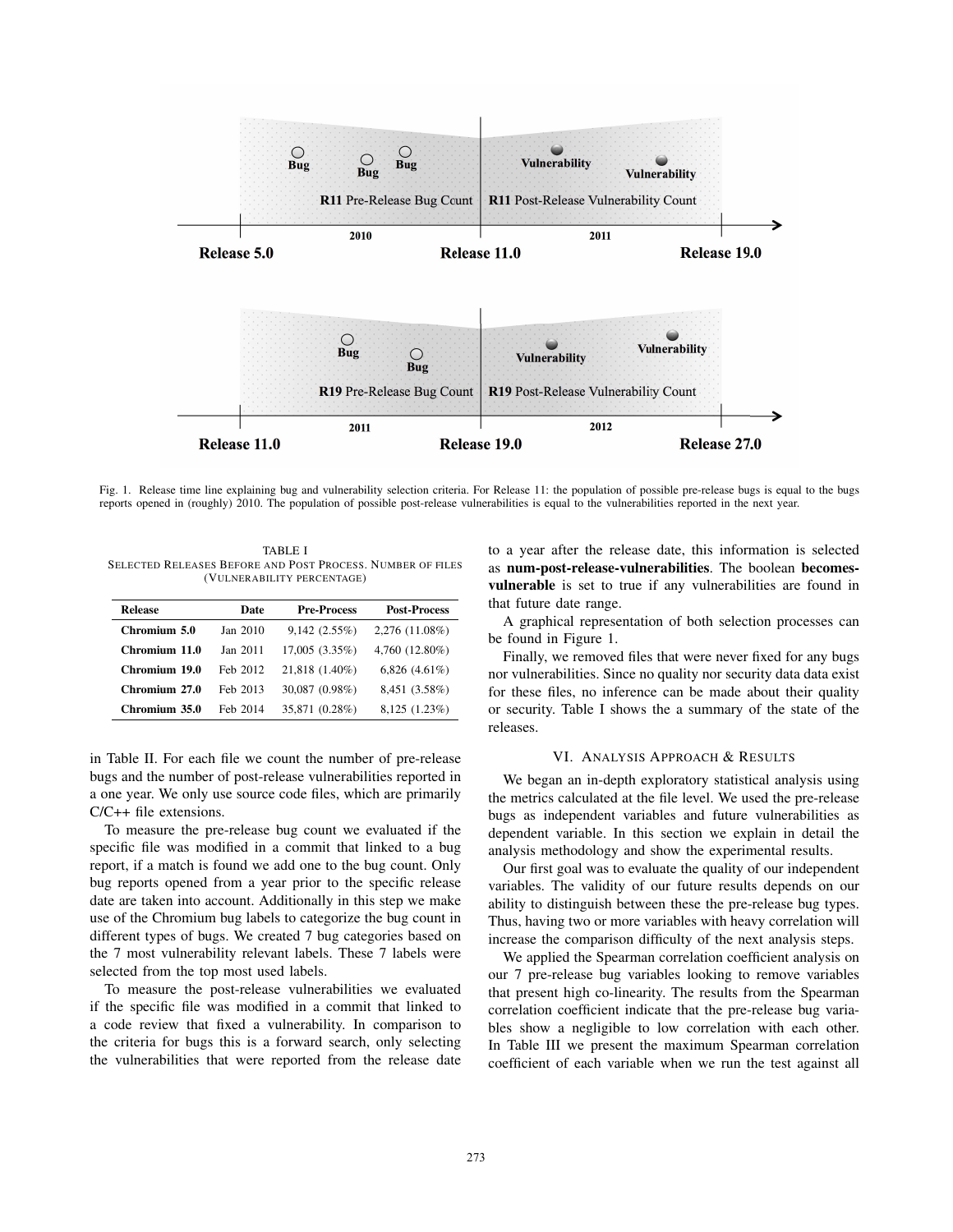TABLE II FILE-LEVEL METRICS COMPUTED PER RELEASE

| <b>Metric</b>              | <b>Description</b>                                                                                           |
|----------------------------|--------------------------------------------------------------------------------------------------------------|
| num-pre-bugs               | Number of bugs discovered from a year<br>before the selected release.                                        |
| num-pre-features           | Number of bugs labeled as "type-<br>feature" discovered from a year before<br>the selected release.          |
| num-pre-compatibility-bugs | Number of bugs labeled as "type-<br>compat" discovered from a year before<br>the selected release.           |
| num-pre-regression-bugs    | Number of bugs labeled as "type-bug-<br>regression" discovered from a year be-<br>fore the selected release. |
| num-pre-security-bugs      | Number of bugs labeled as "type-bug-<br>security" discovered from a year before<br>the selected release.     |
| num-pre-tests-fails-bugs   | Number of bugs labeled as "cr-tests-<br>fails" discovered from a year before the<br>selected release         |
| num-pre-stability-bug      | Number of bugs labeled as "stability-<br>crash" discovered from a year before<br>the selected release.       |
| num-pre-build-bugs         | Number of bugs labeled as "build"<br>discovered from a year before the se-<br>lected release                 |
| num-post-vulnerabilities   | Number of vulnerabilities discovered<br>from a year after the selected release.                              |
| becomes-vulnerable         | Denotes if a module will become vul-<br>nerable in the future year.                                          |

TABLE III MAXIMUM SPEARMAN RANK CORRELATION COEFFICIENT BETWEEN PRE-RELEASE BUG VARIABLES PER RELEASE

| Metric                     | <b>R5</b> | <b>R11</b> | <b>R19</b> | R27     | <b>R35</b> |
|----------------------------|-----------|------------|------------|---------|------------|
| num-pre-features           | $-0.12$   | $-0.18$    | $-0.23$    | $-0.29$ | $-0.32$    |
| num-pre-compatibility-bugs | 0.15      | 0.08       | 0.08       | 0.05    | 0.03       |
| num-pre-regression-bugs    | 0.19      | 0.29       | 0.19       | 0.13    | 0.32       |
| num-pre-security-bugs      | 0.15      | 0.18       | 0.15       | 011     | 012        |
| num-pre-tests-fails-bugs   | 0.05      | 0.09       | 0.06       | 0.04    | 0.03       |
| num-pre-stability-bugs     | 0.19      | 0.29       | 0.19       | 0.13    | 0.13       |
| num-pre-build-bugs         | $-0.12$   | 0.18       | 0.23       | 0.29    | 0.13       |

other pre-release variables. Even the highest values indicate low correlations, so we did not see co-linearity that would interfere with multiple regression.

## *RQ1. Are source code files fixed for bugs likely to be fixed for future vulnerabilities?*

Motivation. Our goal here is to evaluate, in a broad sense, if files that have been frequently fixed for bugs also have a higher probability of being fixed for a vulnerability. This research question serves as an overall measure of quality and security, but does not delve into comparing other factors such as features and security-related bugs (as RQ2 does).

TABLE IV MWW TEST RESULTS FOR SLOC AND NUM-PRE-BUGS PER RELEASE. ALL RESULT WERE STATISTICALLY SIGNIFICANT (*p* − *value <* 0*.*05).

|              | Metric       | Median Vuln. | <b>Median Neutral</b> |
|--------------|--------------|--------------|-----------------------|
| Release 5.0  | SLOC.        | 5.30         | 4.63                  |
|              | num-pre-bugs | 1.95         | 1.39                  |
| Release 11.0 | SLOC.        | 5.27         | 4.26                  |
|              | num-pre-bugs | 1.61         | 1.10                  |
| Release 19.0 | SLOC.        | 5.31         | 4.42                  |
|              | num-pre-bugs | 1.61         | 1.39                  |
| Release 27.0 | SLOC.        | 5.43         | 4.67                  |
|              | num-pre-bugs | 1.79         | 1.39                  |
| Release 35.0 | SLOC.        | 5.73         | 4.76                  |
|              | num-pre-bugs | 1.94         | 1.61                  |

| TABLE V                                             |
|-----------------------------------------------------|
| COHEN'S D EFFECT SIZE STATISTIC FOR NUM-PRE-BUGS IN |
| VULNERABLE AND NEUTRAL POPULATIONS PER RELEASE.     |

|              | Cohen's D | Cohen's U3 | % Overlap |
|--------------|-----------|------------|-----------|
| Release 5.0  | 0.74      | 76.92%     | 71.28%    |
| Release 11.0 | 0.57      | 71.55%     | 77.58%    |
| Release 19.0 | 0.29      | 61 23%     | 88.66%    |
| Release 27.0 | 0.36      | 64 24%     | 85.52%    |
| Release 35.0 | 0.39      | 65.02%     | 84.70%    |

Analysis. To examine how the pre-release bugs are related to an increased chance of future vulnerability, we used the non-parametric Mann-Whitney-Wilcoxon test (MWW) to examine if a statistically significant correlation exists. We tested the number of pre-release bugs, separating the population in vulnerable and neutral files, and evaluated the becomes vulnerable hypothesis. To examine the amount of overlap between neutral and vulnerable files with respect to number of bugs, We used the Cohen's D [8] statistic.

The MWW results in Table IV show that in comparison vulnerable files have a larger median pre-release bug count than neutral files; this difference is small but constant for all of our releases. All of our MWW test results were statistically significant ( $p < 0.05$ ). We also included in this analysis the SLOC population to reconfirm finding from related and prior work that vulnerable files tend to be larger in size than neutral files.

The Cohen's D statistic is useful for gauging the strength of our MWW results by evaluating the amount of overlap between the vulnerable and neutral populations. This statistic is computed by comparing the two population means and factoring in how many of each population are above the other population's mean. Our results for Cohen's D, presented in Table V, show that the lowest amount of overlap between vulnerable and the neutral populations with respect to bugs is 71.28% on Release 5.0. As the project matures, the overall overlap stays above 75%. The Cohen's D literature indicates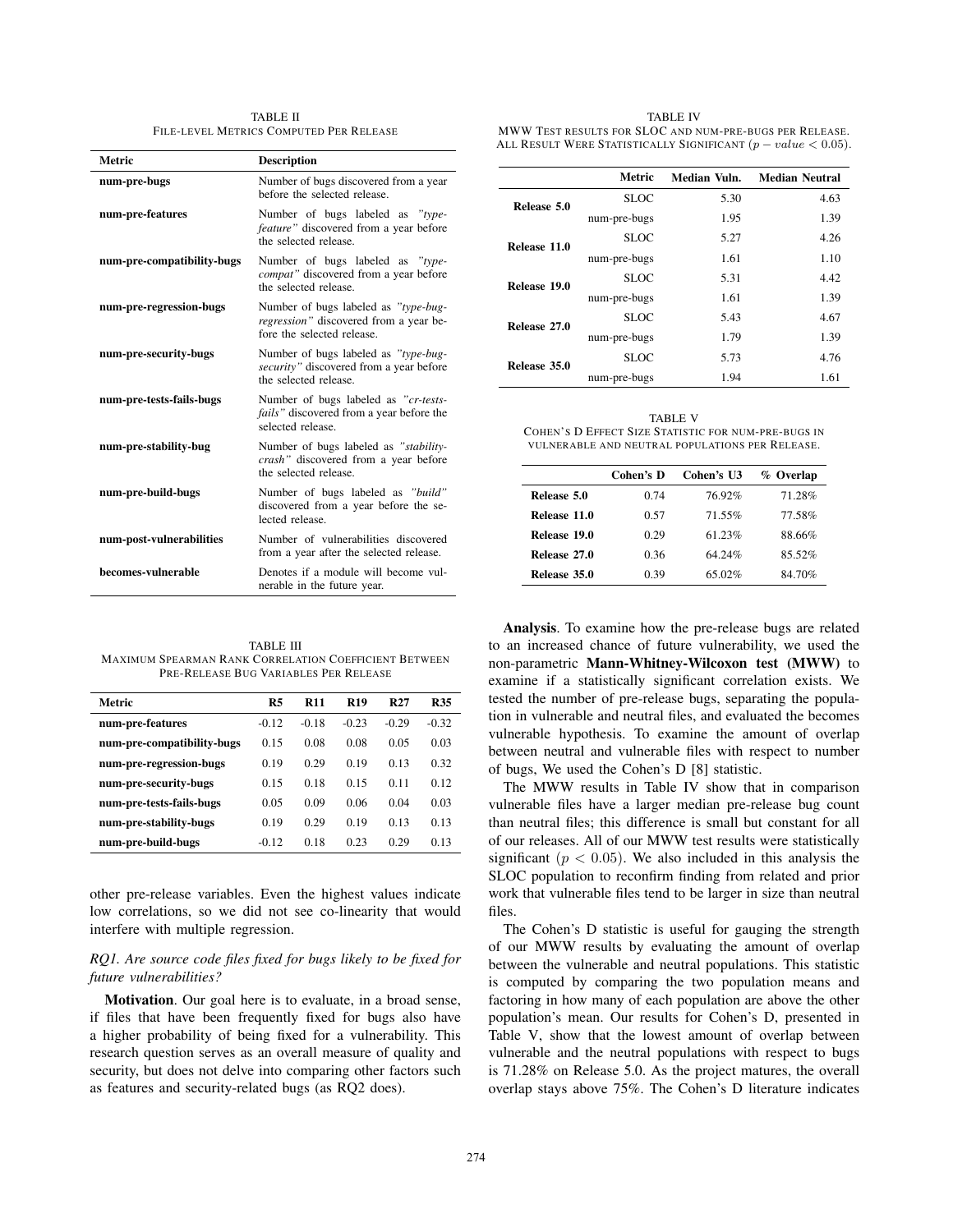that this overlap is considered to be medium-to-large, indicating that the association is relatively weak. That is, many neutral files have many bugs and many vulnerable files have few bugs.

These results indicate that, broadly speaking, files with a history of bugs are likely to be fixed for vulnerabilities in the future. However, this association has many counterexamples, leading to a weak association overall.

## *RQ2. Are some types of bugs more closely related to vulnerabilities than others?*

Motivation. From RQ1, we learned that, in aggregate, a connection between bugs and vulnerabilities exists in Chromium across multiple releases. However, bugs come in many different forms. Some bugs can be related to maintaining compatibility across operating systems, other might be related to stability problems that could foreshadow future vulnerabilities. For example, code with a history bugs related to 32-bit and 64-bit builds might have integer overflow problems that become exploitable.

Furthermore, we use this sub-category analysis to gauge the strength of the connection between bugs and vulnerabilities. In particular, we use SLOC, features, and security-related bugs as bases of comparison against non-security bugs.

Thus, our objective in this question is twofold: (a) identify trends between specific types of bugs and the occurrence of future vulnerabilities, and (b) compare those types to baselines of SLOC, security-related bugs, and features.

Analysis. We performed logistic regression analysis to evaluate these patterns by comparing the model quality. We based the model quality in two statistical tests: model goodness of fit (how well the created model fits the data) and model performance (how well model is able explain the data). We must point out, however, that these analyses for to *comparing categories* of bugs, not to create an overall vulnerability prediction model as has been done in other literature [2]–[4], [18].

To implement this approach first we built a base model based on SLOC, to serve as the baseline for evaluating the improvement in model quality that each pre-bug-metrics produces. Our RQ1 results, as well as other studies [27] have shown that files with higher SLOC are more likely to be vulnerable.

We continued this process by performing a forward selection of the variables, building models adding one pre-release bug type at a time, we managed to identify 4 groups of pre-release bug variables that can be represented in logical bug categories and show model quality improvement over the individual prerelease bug types. The description of each of these category groups can be found on Table VI.

Finally we compared the variance on the overall quality of the output that each category group introduces.

*Goodness of fit:* These metrics present a way to evaluate how well a model fits the data when compared to other models, in our case the base model. In this step we measured: *a*) The AIC of each model *b*) and the  $D^2$ .

TABLE VI CATEGORY MODELS BASED ON BUG TYPES

| <b>Metric</b>    | <b>Description</b>                                                                                                       |  |  |  |
|------------------|--------------------------------------------------------------------------------------------------------------------------|--|--|--|
| fit-base         | Our base model based only on SLOC.                                                                                       |  |  |  |
| fit-num-pre-bugs | Based on $SLOC + num-pre-bugs$ .                                                                                         |  |  |  |
| fit-features     | Bug category based on SLOC + num-pre-<br><b>features</b>                                                                 |  |  |  |
| fit-security     | Bug category based on $SLOC + num-pre-$<br>security-bugs.                                                                |  |  |  |
| fit-stability    | Bug category based on $SLOC + num-pre-$<br>stability-bugs $+$ num-pre-compatibility-bugs $+$<br>num-pre-regression-bugs. |  |  |  |
| fit-build        | Bug category based on $SLOC + num-pre-build -$<br>bugs + num-pre-tests-fails-bugs.                                       |  |  |  |

Our results show that adding the pre-release bug metrics have a positive effect overall on the quality of the models, but we found this relation to be weak and not constant.

On Release 5.0 and 11.0, the model fit-num-pre-bugs, show the strongest correlation with improvement of model goodness of fit.

We also found that fit-security and fit-features present the stronger positive association when compared to the other category models on almost all releases, averaging -2.78% and -0.84% of AIC reduction respectively. One exception to this trend is Release 27, where the model fit-features is associated with a lower quality model (increased AIC). While other category models are also associated with lower AIC, we found that the improvement is not as significant when compared to the baseline SLOC model.

In terms of  $D^2$  again the category fit-security and category **fit-features** show the strongest correlation averaging 73.47% and 22.66% improvement respectively over the base model. Reconfirming the trend that among the evaluated bug categories fit-security and fit-features present the strongest correlation with chances of vulnerabilities.

The complete result set for the goodness of fit metrics is shown in Table VII. The models with the best fit are shown in bold, and represent the strongest association with post-release vulnerabilities.

*Model Performance:* In this step we evaluate the variance in explanatory power that each bug category produces, when the category models are used to predict the probability of vulnerabilities and compared against next release data. We used next-release validation on four releases, meaning that we used the data from one release to train a model, then apply that model to the subsequent release. Next-release validation is particularly helpful because it simulates the data that the team could have feasibly collected at that time in history.

In our validation, we examining the following statistics: *a*) Precision and recall, *b*) F-measure, *c*) Area under the ROC (AUC).

We compare these statistics to the output of the base model. We present our findings in Table VIII showing the performance improvement of each model.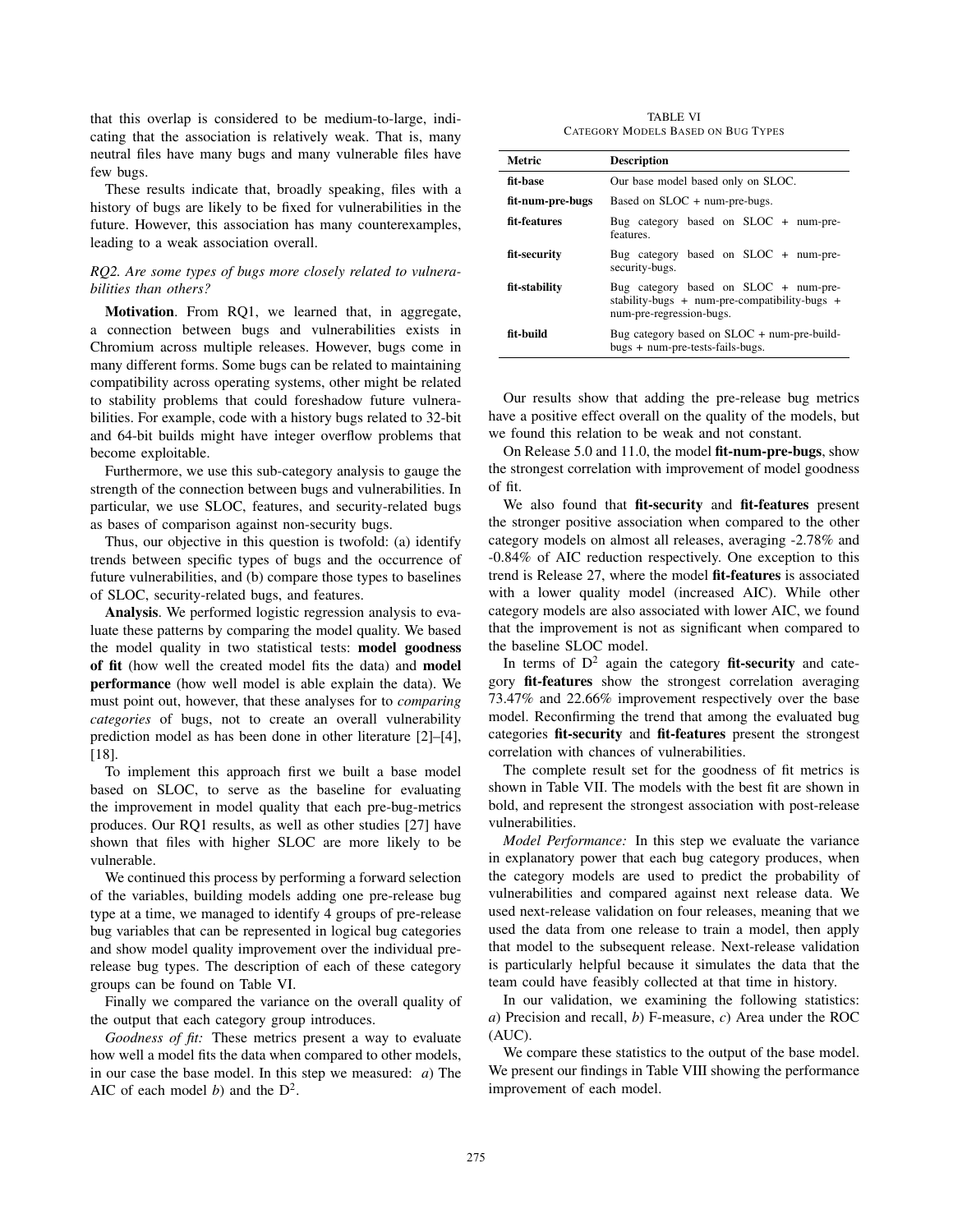TABLE VII GOODNESS OF FIT METRICS FOR PRE-RELEASE OF BUG BASED CATEGORY MODELS PER RELEASE

| Release 5.0      |         |          |                |           |  |
|------------------|---------|----------|----------------|-----------|--|
| Model            | AIC     | AIC DEC  | $\mathbf{D}^2$ | $D^2$ INC |  |
| fit-base         | 1424 40 |          | 0.04           |           |  |
| fit-num-pre-bugs | 1377.40 | $-3.30%$ | 0.07           | 86.39%    |  |
| fit-security     | 1402.20 | $-1.56%$ | 0.05           | $42.68\%$ |  |
| fit-features     | 1423.90 | $-0.04%$ | 0.04           | 4.34%     |  |
| fit-stability    | 1419.50 | $-0.34%$ | 0.05           | 1925%     |  |
| fit-build        | 1423.80 | $-0.04%$ | 0.04           | $8.09\%$  |  |

| Release 11.0     |         |          |                |           |  |  |
|------------------|---------|----------|----------------|-----------|--|--|
| Model            | AIC.    | AIC DEC  | $\mathbf{D}^2$ | $D^2$ INC |  |  |
| fit-hase         | 3098.40 |          | 0.08           |           |  |  |
| fit-num-pre-bugs | 3093.00 | $-0.17%$ | 0.08           | 2.69%     |  |  |
| fit-security     | 3095.90 | $-0.08%$ | 0.08           | 1.65%     |  |  |
| fit-features     | 3071.10 | $-0.88%$ | 0.09           | 1073%     |  |  |
| fit-stability    | 3090.50 | $-0.25%$ | 0.09           | 5.08%     |  |  |
| fit-build        | 3099.20 | 0.03%    | 0.08           | 1.15%     |  |  |

| Release 19.0     |         |          |                |           |  |
|------------------|---------|----------|----------------|-----------|--|
| Model            | AIC.    | AIC DEC  | $\mathbf{D}^2$ | $D^2$ INC |  |
| fit-hase         | 2365.60 |          | 0.04           |           |  |
| fit-num-pre-bugs | 2367.00 | 0.06%    | 0.04           | 0.60%     |  |
| fit-security     | 2358.60 | $-0.30%$ | 0.05           | 8.50%     |  |
| fit-features     | 2337.90 | $-1.17%$ | 0.05           | 28.06%    |  |
| fit-stability    | 2361.30 | $-0.18%$ | 0.05           | 975%      |  |
| fit-build        | 2350.10 | $-0.66%$ | 0.05           | 18.41%    |  |

| Release 27.0     |         |           |                |           |  |
|------------------|---------|-----------|----------------|-----------|--|
| Model            | AIC.    | AIC DEC   | $\mathbf{D}^2$ | $D^2$ INC |  |
| fit-hase         | 2432.50 | ۰         | 0.04           |           |  |
| fit-num-pre-bugs | 2434.40 | 0.08%     | 0.04           | 0.02%     |  |
| fit-security     | 2286.10 | $-6.02\%$ | 0.10           | 134.10%   |  |
| fit-features     | 2434 10 | 0.07%     | 0.04           | 0.34%     |  |
| fit-stability    | 2427.50 | $-0.21%$  | 0.05           | 9.88%     |  |
| fit-build        | 2421.90 | $-0.44%$  | 0.05           | 13.11%    |  |

| Release 35.0     |         |                |                |           |  |  |
|------------------|---------|----------------|----------------|-----------|--|--|
| Model            | AIC.    | <b>AIC DEC</b> | $\mathbf{D}^2$ | $D^2$ INC |  |  |
| fit-hase         | 1038.20 |                | 0.03           |           |  |  |
| fit-num-pre-bugs | 1040    | 0.17%          | 0.03           | 0.47%     |  |  |
| fit-security     | 976.42  | $-5.95%$       | 0.09           | 180.41%   |  |  |
| fit-features     | 1015.50 | $-2.19%$       | 0.06           | 69.82%    |  |  |
| fit-stability    | 1038.70 | 0.05%          | 0.04           | 15.50%    |  |  |
| fit-build        | 1038.70 | 0.05%          | 0.04           | 25.01%    |  |  |

TABLE VIII PERFORMANCE METRICS FOR PRE-RELEASE BUG BASED CATEGORY MODEL PER RELEASE

| Release 11.0     |           |        |           |           |  |  |
|------------------|-----------|--------|-----------|-----------|--|--|
| Model            | Precision | Recall | F-measure | AUC       |  |  |
| fit-base         | 0.29      | 0.35   | 0.32      | 70.89%    |  |  |
| fit-num-pre-bugs | 0.24      | 0.49   | 0.32      | 66.63%    |  |  |
| fit-security     | 0.28      | 0.34   | 0.31      | 7041%     |  |  |
| fit-features     | 0.25      | 0.50   | 0.33      | $71.97\%$ |  |  |
| fit-stability    | 0.26      | 0.41   | 0.32      | 69.92%    |  |  |
| fit-build        | 0.25      | 0.48   | 0.33      | 70.86%    |  |  |

| Release 19.0     |           |        |           |            |
|------------------|-----------|--------|-----------|------------|
| Model            | Precision | Recall | F-measure | <b>AUC</b> |
| fit-hase         | 0.11      | 0.31   | 0.16      | 66 84%     |
| fit-num-pre-bugs | 0.09      | 0.48   | 0.15      | 66 12%     |
| fit-security     | 0.11      | 0.34   | 0.17      | 67.06%     |
| fit-features     | 010       | 046    | 0.16      | $68.77\%$  |
| fit-stability    | 0.09      | 041    | 0.15      | 66 40%     |
| fit-build        | 0.09      | 0.44   | 0.16      | 67.61%     |

| Release 27.0     |           |        |           |            |  |
|------------------|-----------|--------|-----------|------------|--|
| Model            | Precision | Recall | F-measure | <b>AUC</b> |  |
| fit-base         | 011       | 0.32   | 0.16      | 6648%      |  |
| fit-num-pre-bugs | 0.07      | 0.51   | 0.13      | 66 57%     |  |
| fit-security     | 0.15      | 0.40   | 0.21      | 70.03%     |  |
| fit-features     | 0.07      | 0.50   | 011       | 65.54%     |  |
| fit-stability    | 0.08      | 046    | 0.13      | 66.35%     |  |
| fit-build        | 0.08      | 0.48   | 0.14      | 68.42%     |  |

| Release 35.0     |           |        |           |            |  |
|------------------|-----------|--------|-----------|------------|--|
| Model            | Precision | Recall | F-measure | <b>AUC</b> |  |
| fit-base         | 0.04      | 0.35   | 0.07      | 66.50%     |  |
| fit-num-pre-bugs | 0.03      | 0.54   | 0.05      | 6648%      |  |
| fit-security     | 0.06      | 0.51   | 0.10      | 75.34%     |  |
| fit-features     | 0.03      | 0.47   | 0.06      | 6731%      |  |
| fit-stability    | 0.03      | 0.45   | 0.06      | 6590%      |  |
| fit-build        | 0.03      | 0.45   | 0.06      | 6741%      |  |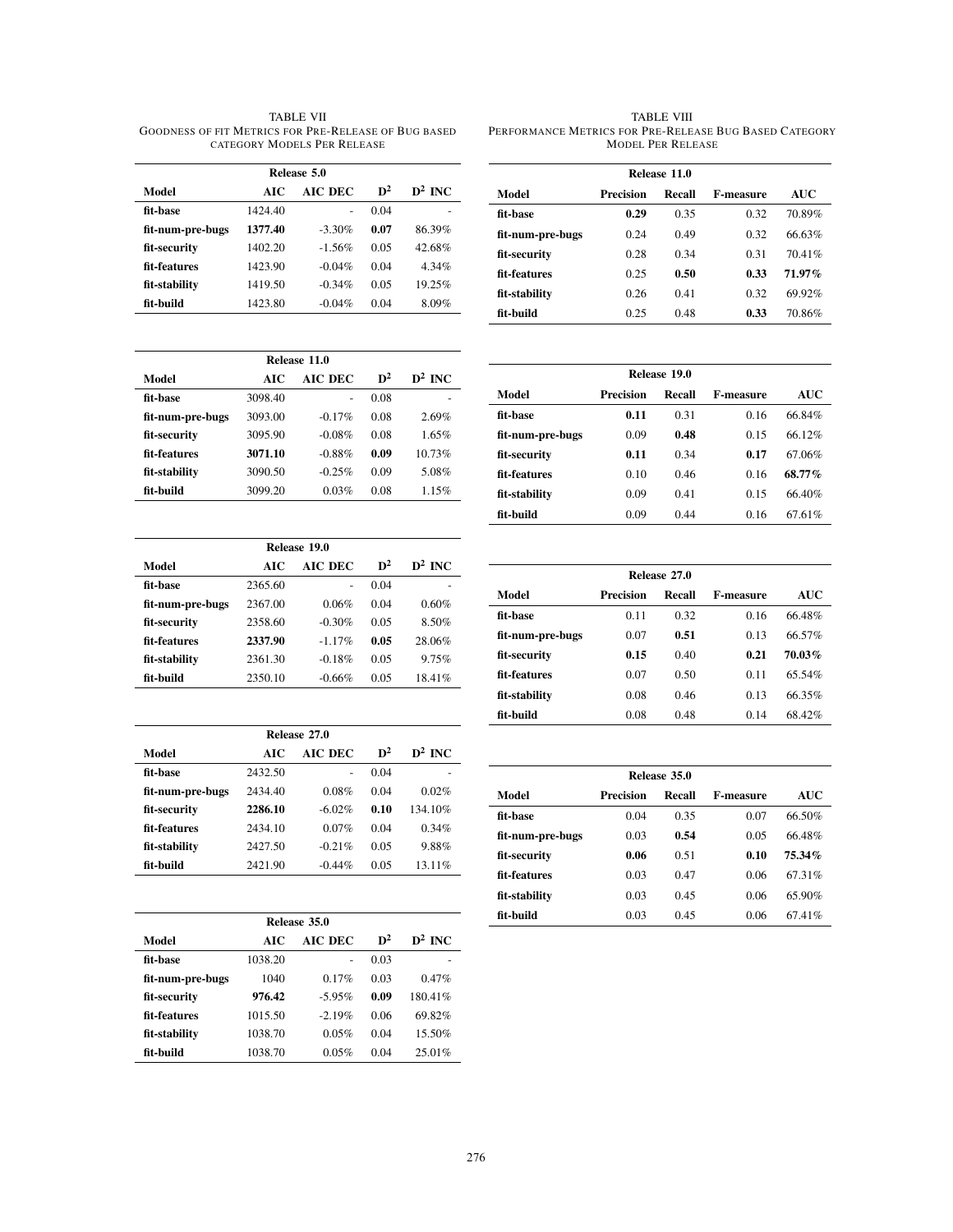In these results we notice that the category model fitsecurity is associated with improvement of the precision in 3 out of 4 evaluated releases. The category model fit-num-prebugs is associated with an increase in the recall measurement in in 3 out of 4 evaluated releases. The results show that again fit-security is associated with an improvement in F-measure. In terms of AUC we found that the models fit-security and fit-features have a stronger positive relation than the other models.

*Results Interpretation:* Summarizing the results from both aspects "model goodness fit" and "model performance" we notice that, when compared to baselines of features, SLOC, and security bugs, traditional non-security bugs have a positive but weak association with vulnerabilities. Among the results, the strongest positive correlation with overall model quality was found in the variables pre-release feature bugs and prerelease security bugs. But even with this existing association, the improvement over our baseline model is very small and the overall predictive power is relatively small compared to the literature [3], [12], [27], [28].

This result is particularly interesting given that several subcategories of bugs are related to security properties. System stability is key to providing availability (i.e. preventing denialof-service attacks), so one might assume that stability problems in a file's past may lead to vulnerability problems in the future, but this effect was small.

This weak association indicate that bugs and vulnerabilities are empirically dissimilar groups. And it can be tough call to identify future vulnerabilities based solely on the prerelease bug history. We advice to include other vulnerability identification patterns where needed [28].

## *RQ3. Do the source code files with the most bugs also have the most vulnerabilities?*

Motivation. In this question, we want to simulate how bugs could be used in practice. Consider the situation of a last-minute security audit where we have limited resources to perform a thorough code inspection. If we used the concept of "bugginess" as our only guide to prioritize those inspections, how well will that guide work at inspecting the files that would later need to be fixed for vulnerabilities?

Analysis. To examine this question, we present a lift curve for each release demonstrating how many vulnerabilities exist in the top-ranked files by defect density. Figure 3 shows these results by release. As an example interpretation of the charts, in Release 11.0, 60% of the post-release vulnerabilities can be found in the top 30% of the buggiest files. While this ranking is better than random (i.e. roughly a diagonal line), the prediction capabilities of defect density is significantly worse than what is found in the vulnerability prediction literature [27], [28].

Consider also these results in a scenario. Suppose we are only able to inspect 20 files that are non-trivial, say 25 lines of code or more. (While these numbers are arbitrary, we chose them as reasonable simulations of a rushed security audit.) If we rank the files at each release as by defect density (i.e. numpre-bugs / SLOC), then those files would, at best, contain 1.4%



Fig. 3. Lift curves of % vulnerabilities found when ranked by num-pre-bugs shows a weak association

of the vulnerabilities. An optimal top-20 file ranking would account for an average of 12% of vulnerabilities, so ranking by defect density is far from optimal.

The results above show that the buggiest files have some (but not many) vulnerabilities. The situation gets worse, however, when we examine the question from the other direction: ranking by files with the most *vulnerabilities* per SLOC. In that situation, across the five releases, none of the Top 20 files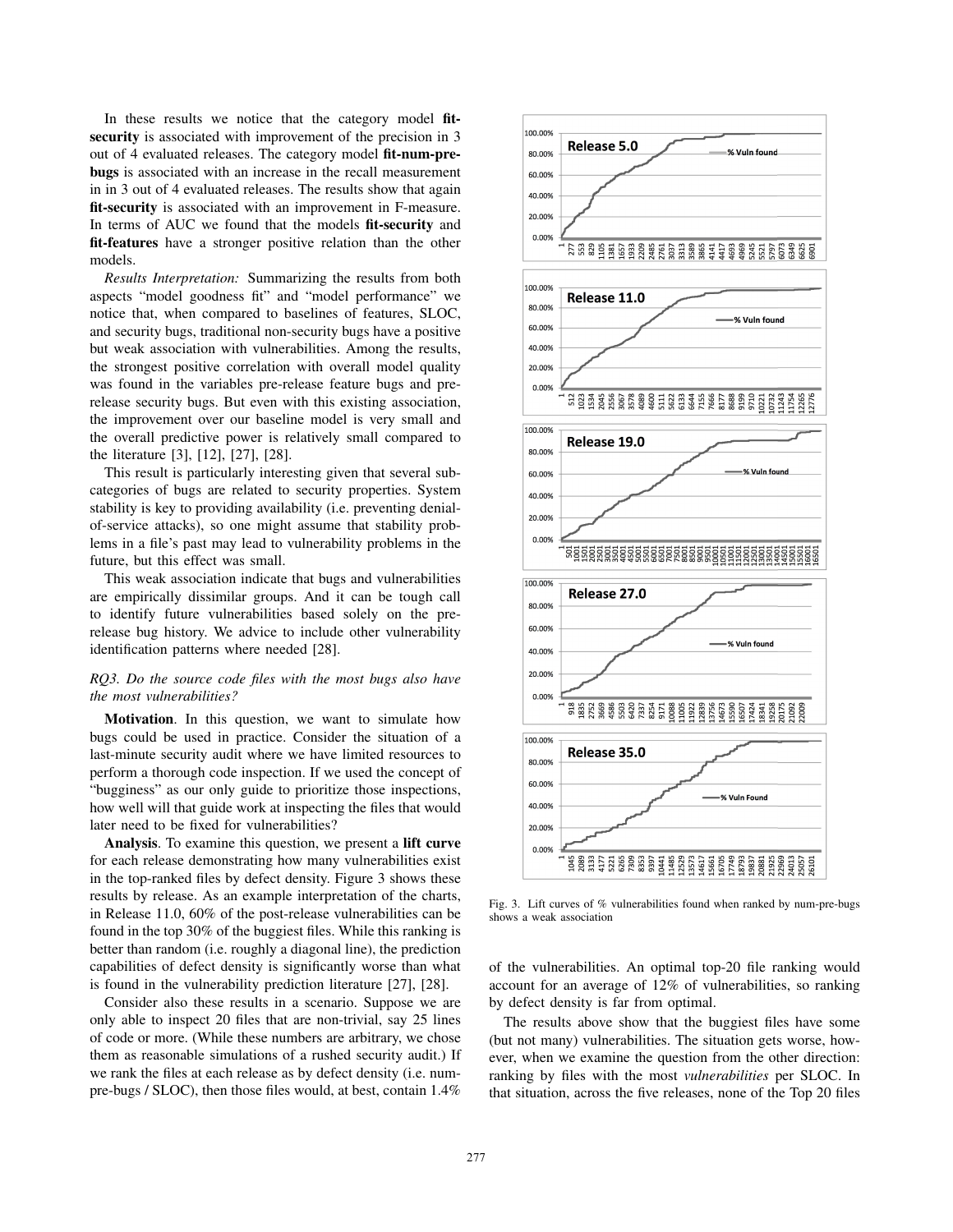with the most vulnerabilities per SLOC appear in the Top 20 of the buggiest files.

#### VII. THREATS TO VALIDITY

We chose the Chromium project as a large, open source project to be representative of many large software projects. But, as with any empirical study, these results may be specific to the Chromium project. Labels such as the ones we used were based on our own investigation of Chromium, and may not generalize to other project (e.g. different development teams may define "stability bugs" differently).

By presenting the variance in the model fitness and performance metrics, we caution the reader about the overall predictability of vulnerabilities. Other studies (even our own [27]) have shown prediction models of vulnerabilities that outperform the models here. The multiple regression models are formed as a comparison of multiple groups of metrics.

We compared the quality of the models from one release with data of the next release. It is also possible to combine models from multiple releases to identify bug patterns that take more time to reveal its effects on vulnerabilities. We could for example average the prediction results of Release 5.0, 11.0, 19.0 and 27.0 to evaluate the probability of vulnerabilities in Release 35.0. However we postpone this investigation for future work.

#### VIII. SUMMARY

In this study we evaluated the correlation between prerelease bugs and post-release vulnerabilities on the Chromium project. The results show that, while an empirical connection between bugs and vulnerabilities exist, the connection is considerably weak. The strongest indicators of vulnerability are past security-related bugs and new features - neither of which are non-security bugs. Furthermore, the buggiest files do not intersect with the files with many vulnerabilities. This evidence underscores the conceptual difference between bugs and vulnerabilities, and indicates that additional empirical research must be directed at vulnerability data specifically.

#### ACKNOWLEDGMENTS

This research is supported by the National Science Foundation (grant CCF-1441444). Any opinions, findings, and conclusions or recommendations expressed in this material are those of the author(s) and do not necessarily reflect the views of the National Science Foundation. We thank the Software Archeology group at RIT for their valuable contributions to this work.

#### **REFERENCES**

- [1] I. V. Krsul, "Software vulnerability analysis," Ph.D. dissertation, Purdue University, 1998.
- T.-H. Chen, S. Thomas, M. Nagappan, and A. Hassan, "Explaining software defects using topic models," in *Mining Software Repositories (MSR), 2012 9th IEEE Working Conference on*, June 2012, pp. 189–198.
- [3] M. Gegick, P. Rotella, and L. Williams, "Predicting attack-prone components," in *Software Testing Verification and Validation, 2009. ICST '09. International Conference on*, April 2009, pp. 181–190.
- [4] A. Meneely, A. C. R. Tejeda, B. Spates, S. Trudeau, D. Neuberger, K. Whitlock, C. Ketant, and K. Davis, "An empirical investigation of socio-technical code review metrics and security vulnerabilities," in *Proceedings of the 6th International Workshop on Social Software Engineering*, ser. SSE 2014. New York, NY, USA: ACM, 2014, pp. 37– 44. [Online]. Available: http://doi.acm.org/10.1145/2661685.2661687
- [5] D. Tegarden, S. Sheetz, and D. Monarchi, "Effectiveness of traditional software metrics for object-oriented systems," in *System Sciences, 1992. Proceedings of the Twenty-Fifth Hawaii International Conference on*, vol. iv, Jan 1992, pp. 359–368 vol.4.
- [6] M. Mukaka, "A guide to appropriate use of correlation coefficient in medical research," *Malawi Medical Journal*, vol. 24, no. 3, pp. 69–71, 2012.
- [7] N. F. Schneidewind, "Methodology for validating software metrics," *Software Engineering, IEEE Transactions on*, vol. 18, no. 5, pp. 410– 422, 1992.
- [8] J. Cohen, *Statistical power analysis for the behavioral sciences*. Academic press, 2013.
- [9] J. Ruscio, "A probability-based measure of effect size: Robustness to base rates and other factors." *Psychological Methods*, vol. 13, no. 1, p. 19, 2008.
- [10] K. K. Zakzanis, "Statistics to tell the truth, the whole truth, and nothing but the truth: formulae, illustrative numerical examples, and heuristic interpretation of effect size analyses for neuropsychological researchers,' *Archives of clinical neuropsychology*, vol. 16, no. 7, pp. 653–667, 2001.
- [11] J. Cohen, "Statistical power analysis," *Current directions in psychological science*, pp. 98–101, 1992.
- [12] A. Cruz and K. Ochimizu, "Towards logistic regression models for predicting fault-prone code across software projects," in *Empirical Software Engineering and Measurement, 2009. ESEM 2009. 3rd International Symposium on*, Oct 2009, pp. 460–463.
- [13] A. E. Raftery, "Bayesian model selection in social research," *Sociological methodology*, vol. 25, pp. 111–164, 1995.
- [14] K. P. Burnham and D. R. Anderson, "Multimodel inference understanding aic and bic in model selection," *Sociological methods & research*, vol. 33, no. 2, pp. 261–304, 2004.
- [15] A. Guisan and N. E. Zimmermann, "Predictive habitat distribution models in ecology," *Ecological modelling*, vol. 135, no. 2, pp. 147–186, 2000.
- [16] T. Y. Chen, F.-C. Kuo, and R. Merkel, "On the statistical properties of the f-measure," in *Quality Software, 2004. QSIC 2004. Proceedings. Fourth International Conference on*, Sept 2004, pp. 146–153.
- [17] M. Gegick, L. Williams, J. Osborne, and M. Vouk, "Prioritizing software security fortification throughcode-level metrics," in *Proceedings of the 4th ACM workshop on Quality of protection*. ACM, 2008, pp. 31–38.
- [18] E. Shihab, A. Mockus, Y. Kamei, B. Adams, and A. E. Hassan, "Highimpact defects: a study of breakage and surprise defects," in *Proceedings of the 19th ACM SIGSOFT symposium and the 13th European conference on Foundations of software engineering*. ACM, 2011, pp. 300–310.
- [19] D. Mitropoulos, V. Karakoidas, P. Louridas, G. Gousios, and D. Spinellis, "Dismal code: Studying the evolution of security bugs," in *Proceedings of the LASER 2013 (LASER 2013)*. Arlington, VA: USENIX, 2013, pp. 37–48. [Online]. Available: https://www.usenix.org/laser2013/program/mitropoulos
- [20] D. Mitropoulos, G. Gousios, and D. Spinellis, "Measuring the occurrence of security-related bugs through software evolution," in *Informatics (PCI), 2012 16th Panhellenic Conference on*, Oct 2012, pp. 117–122.
- [21] C. Tantithamthavorn, S. McIntosh, A. E. Hassan, A. Ihara, and K. ichi Matsumoto, "The impact of mislabelling on the performance and interpretation of defect prediction models," in *Proc. of the 37th Int'l Conf. on Software Engineering (ICSE)*, 2015, p. To appear.
- [22] W. Poncin, A. Serebrenik, and M. van den Brand, "Process mining software repositories," in *Software Maintenance and Reengineering (CSMR), 2011 15th European Conference on*, March 2011, pp. 5–14.
- [23] C. Bird, P. Rigby, E. Barr, D. Hamilton, D. German, and P. Devanbu, "The promises and perils of mining git," in *Mining Software Repositories, 2009. MSR '09. 6th IEEE International Working Conference on*, May 2009, pp. 1–10.
- [24] M. Fischer, M. Pinzger, and H. Gall, "Populating a release history database from version control and bug tracking systems," in *Software Maintenance, 2003. ICSM 2003. Proceedings. International Conference on*. IEEE, 2003, pp. 23–32.